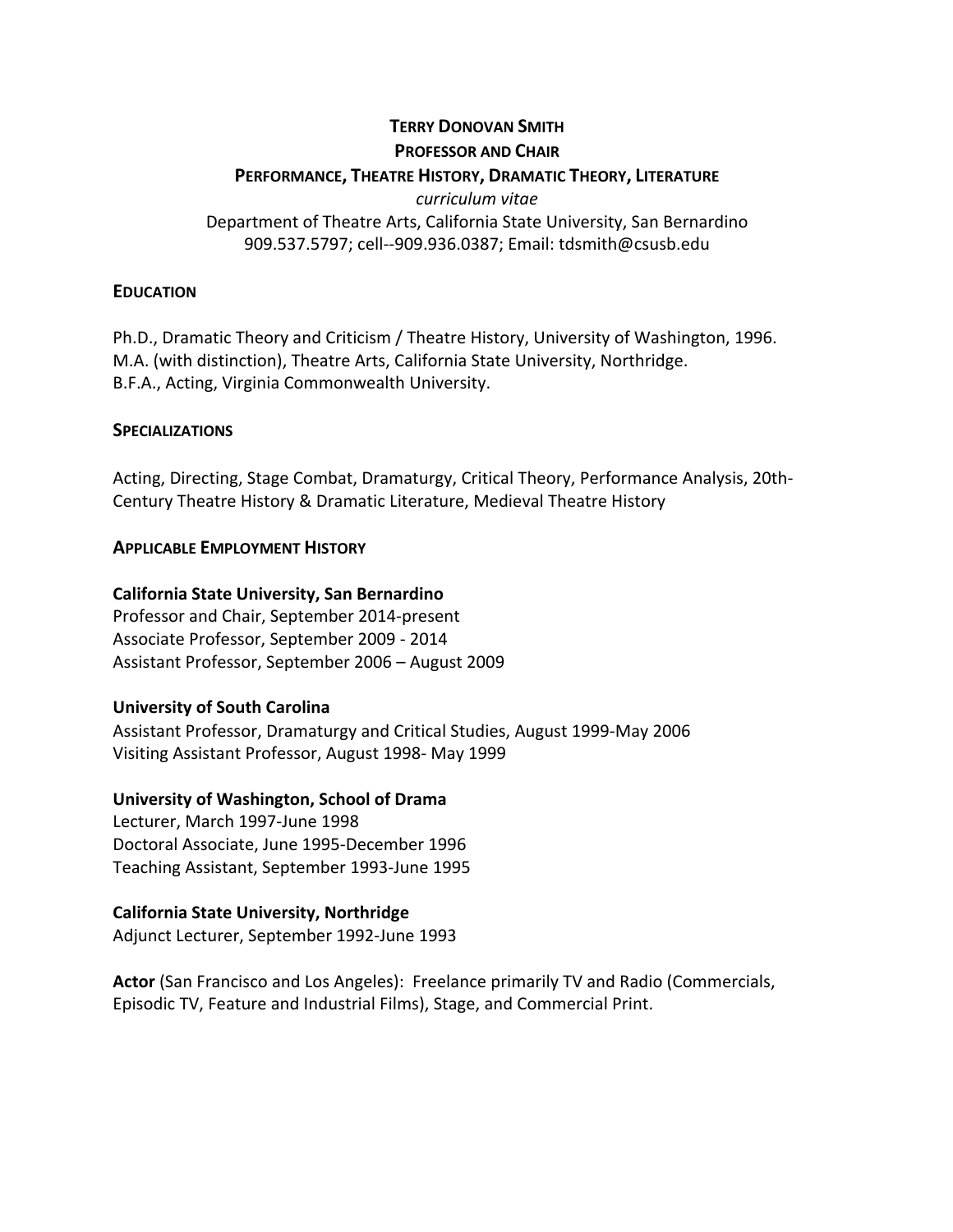### **ADMINISTRATIVE POSITIONS**

- Chair, Department of Theatre Arts, CSU San Bernardino, September 2014 the present
- Assistant Dean: College of Arts and Letters (CSU, San Bernardino) 2012-2013
- Associate Chair: Dept. of Theatre Arts (CSU, San Bernardino) 2011-2014
- Graduate Coordinator: Dept. of Theatre Arts (CSU, San Bernardino) 2011-2016
- Kennedy Center American College Theatre Festival, Governing Board, Region 8, 2006-2010
- Associate Chair: Dept. of Theatre and Dance (University of South Carolina) 2004-2006
- Director of Undergraduate Studies: Dept. of Theatre and Dance (University of South Carolina) 2000-2002
- Director of Graduate Studies: Dept. of Theatre and Dance (University of South Carolina) 2002-2004

# **ADMINISTRATIVE SUMMARY**

- University Committee for the New Performing Arts Complex (over \$115 million project)
	- $\circ$  From feasibility study, through design and schematics. (Ground breaking early 2022)
- Working with Vice President of University Advancement on several projects for naming opportunities for Performing Arts Building
- Successfully led the development of new curriculum for transition from Quarters to **Semesters**
- Continue to lead the Department through the pandemic
- As Chair, Department majors have increased by 40%
- Authored two National Association of Schools of Theatre Self Studies
- Secured endowments for production and scholarships
	- o Department awards over \$40k in scholarships each year
- Function as Artistic and Managing Director for five-show season
- As Assistant Dean
	- o Managed all college committees
	- o Administered student petitions
	- o Oversaw advising
	- o Managed Summer Orientation
	- o Helped administer and choose College scholarship recipients
- Selected for Association for Theatre in Higher Education Leadership Institute

# **PROFESSIONAL ORGANIZATIONS AND AFFILIATIONS**

- Actors Equity Association (AEA) (Stage Actors Union)
- SAG/AFTRA (Screen Actors Guild American Federation of Television and Radio Artists)
- American Society for Theatre Research (ASTR)
- Association for Theatre in Higher Education (ATHE)
- International Federation for Theatre Research (IFTR/FIRT)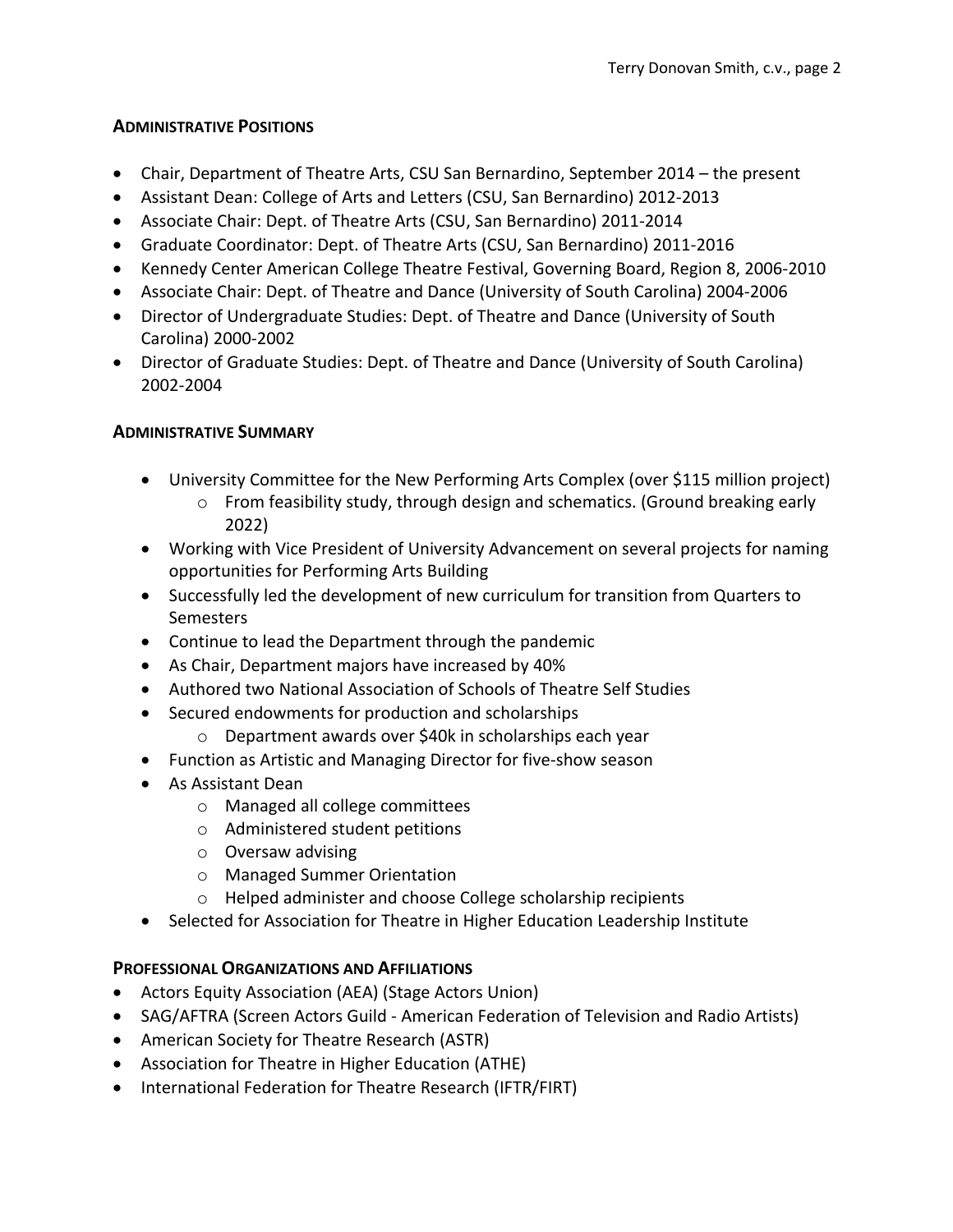# **TEACHING EXPERIENCE**

# **California State University, San Bernardino**

- **Graduate Courses:** 
	- o Research Methods
- **Undergraduate Courses:**
	- o Theatre History
	- o World Drama
	- o Script Analysis
	- o Advanced Acting
- o Multiple Literature Courses
- o Acting for Non-Majors
- o Intro to Theatre

• **Selected at Outstanding Faculty in Teaching, College of Arts and Letters, 2009.**

# **University of South Carolina**

- **Graduate Courses:**
	- o Dramatic Theory
	- o Dramaturgy
	- o Theatre History
- **Undergraduate Courses:**
	- o Dramatic Theory
	- o Theatre History

o Research Methods

o Script Analysis

- o Theatre Appreciation
	- o Introduction to Theatre Studies
- **Awarded the Mungo Award for Teaching (university-wide competition)**

# **University of Washington**

- **Undergraduate Courses:**
	- o Critical Theory
	- o American Drama
	- o Introduction to Theatre

# **California State University, Northridge**

- **Undergraduate Courses:**
	- o Theatre in Performance
- o Dramatic Literature

o Theatre and Society, o Computing in the Theatre

o World Drama

# **SERVICE / COMMITTEES (PARTIAL LIST)**

Note: Service is an important element in our work, but to include a comprehensive list would be daunting to read and often redundant. Thus, I have included only a partial highlight reel.

- Associate Dean Recruitment (2021 and 2017)
- Department Quarter to Semester Committee Chair
- Dean's Review Committee
- National Association of Schools of Theatre Department Coordinator and Chair (Accrediting Body) at CSUSB and U. of South Carolina. (Authored Two self-studies)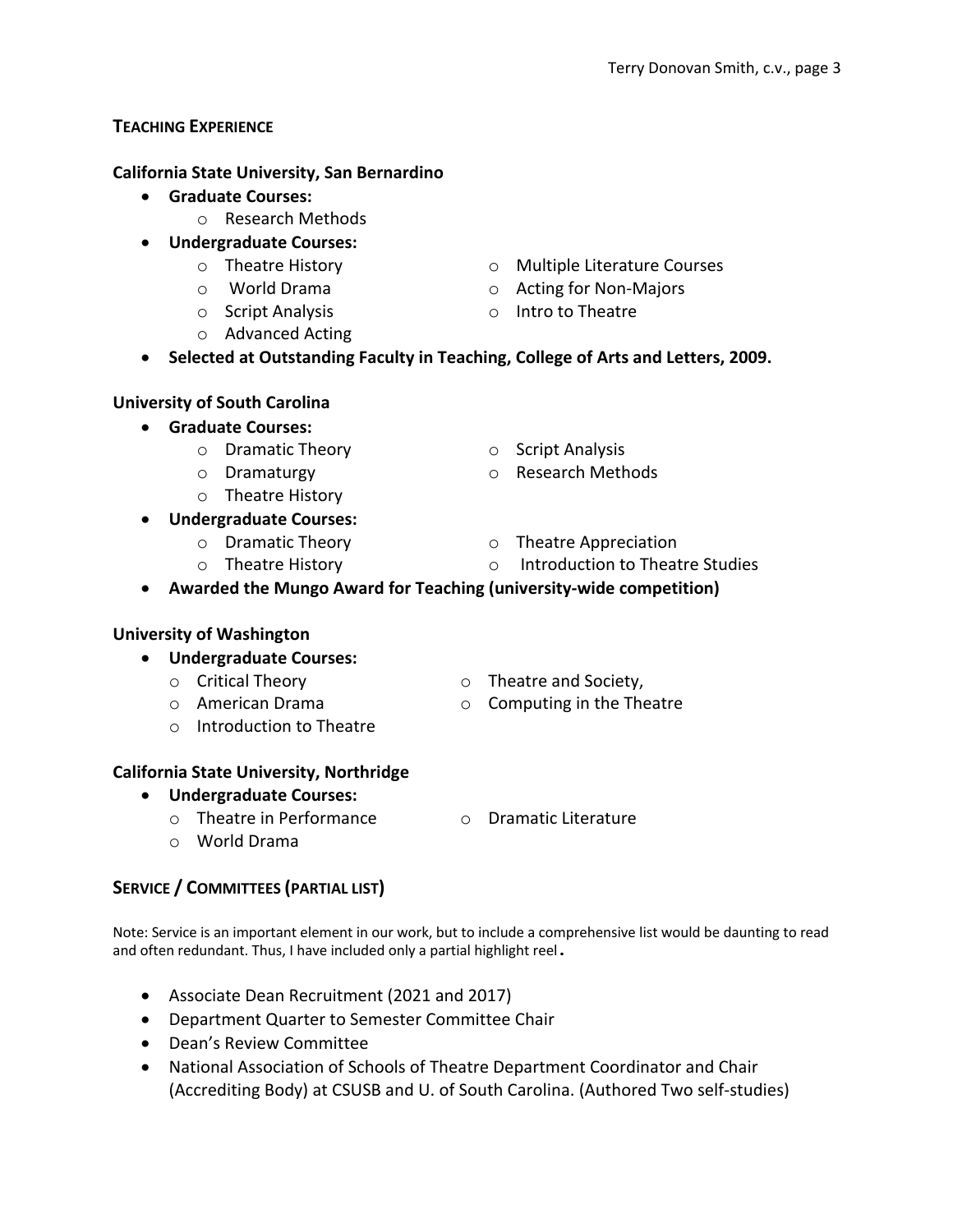- Kennedy Center American College Theatre Festival Board (4 years)
- Arts and Letters College Scholarship Committee: Chair
- Arts and Letters College Curriculum Committee: (4 years, Chair for 3)
- Department of Theatre Arts RPT Committee: 4 years
- Department of Music RPT Committee
- University Professional Awards Committee
- Faculty Senate Representative to the Associated Students (ASI): 4 years
- Numerous Hiring Committees for Faculty and Staff

#### **CONFERENCE PRESENTATIONS**

- "Stealth History: Theatre Practice as Historical Inquiry " Presented at the Association for Theatre in Higher Education Conference, August 2017 (Las Vegas)
- "Subversion Mountain: A Postcolonial Bible-Belt Masque," Presented at the American Society for Theatre Research Conference, November 2006 (Chicago)
- "Space | Time | Genre: An Exploration," Presented at the International Federation for Theatre Research Conference, June 2005 (University of Maryland)
- "A Blueprint for Performative Dramaturgy: Past-Post-Future" presented at the Association for Theatre in Higher Education annual conference, August 2003 (New York). (Panel Chair and Organizer)
- "Whither the Absurd in a Post-Modern World?: Re-Moderning *Rhinoceros*," presented at the International Comparative Drama Conference, April 2003 (Ohio State University)
- "Bottom of the 5th: Nathan 3, Lessing 0: *Nathan the Wise* at the Theatre of the First Amendment," presented at the Southeastern American Society for Eighteenth-Century Studies Conference, February 2003 (University of South Carolina)
- "Post Nine-Eleven and the Aesthetics of Neo-Orientalism: *Antigone* for a New Paradigm," presented at the International Federation for Theatre Research World Congress, August 2002 (Amsterdam, Netherlands)
- "Orientalism Redux: A Case Study of Aesthetic Danger," presented at the 26<sup>th</sup> Annual International Comparative Drama Conference, April 2002 (Ohio State University)
- "Actors are from Mars; Theorists are from Venus," Theory and Criticism focus group panel at Association for Theatre in Higher Education annual conference, August 2001 (Chicago)
- "Nostalgia for the Modern: A Postmodern Poetics of Irony" presented at the 30th Annual Comparative Drama Conference, April 2000 (Ohio State University)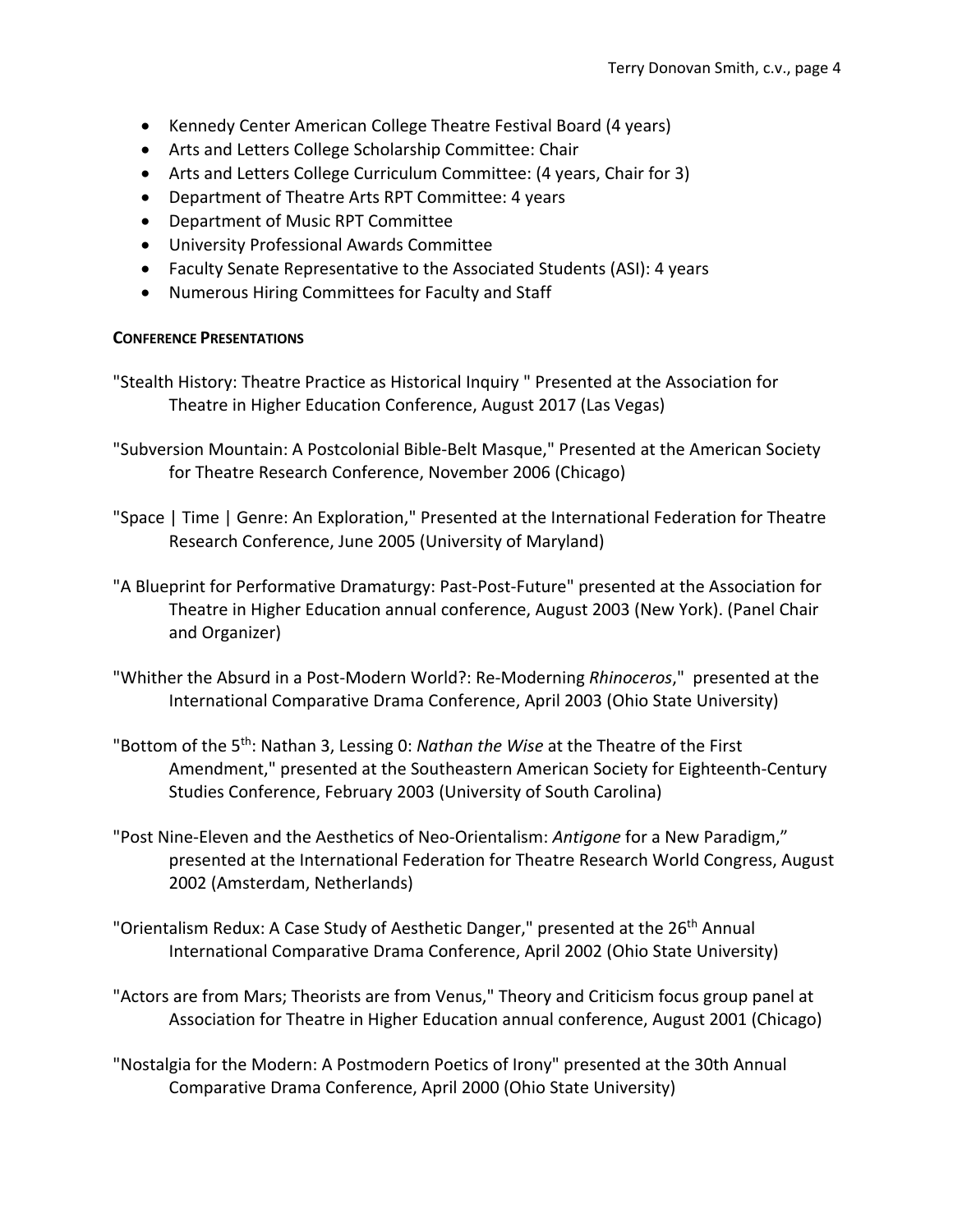- "Modernism Relayed: *Brecht and Method* and Irony in Postmodern Performance" presented at the combined meeting of the North Carolina Philosophical Society and the South Carolina Society for Philosophy, February 2000 (Duke University)
- "Completing Modernism: The Dialectic of Postmodern Irony" presented at the Society for the Interdisciplinary Study of Social Imagery, March 2000 (Pueblo, Colorado)
- "Shifting Through Space-Time: A Chronotopic Analysis of Peter Sellars' *Don Giovanni*," presented at the International Federation for Theatre Research, Performance Analysis Working Group, June 1996 (Tel Aviv)
- "Self-Documentation as a Performance of Culture: Ping Chong's *Undesirable Elements/Seattle*" presented at American Society of Theatre Research, Nov. 1995 (St. Louis)
- "Constructive Ambivalence in Intercultural Performance: Aeschylus's *The Persians*" given at American Society of Theatre Research, Nov. 1994 (New York)

### **PUBLICATIONS**

- "Performing Performing: The Stage as Cultural Palimpsest in *Alladeen. The International Journal of the Humanities*. 5.9. 123-132.
- "Method(ical) Hybridity: Stanislavki Meets Suzuki*.*" *Method Acting Reconsidered: Theory, Practice, Future*. David Krasner, ed. New York: St. Martin's, 2000. 245-259.
- "Shifting Through Space-Time: A Chronotopic Analysis of Peter Sellars' *Don Giovanni*." *Modern Drama* 39 (1996): 668-679.
- "Mixing it up in the Depression: A (Not So) Hidden Representation of Class Struggle." *The Journal of Popular Film and Television* 24 (1996): 124-133.
- "Popular Culture and the Visual Messages of the Lord Mayor's Procession." *The Cultures of Celebrations*. Ray B. Browne and Michael T. Marsden, eds. Bowling Green: Bowling Green State U P, 1994. 75-92.

#### **TEXTBOOK REVIEWS**

- Wilson, Edwin and Alvin Goldfarb. *Theatre: The Lively Art*. Boston: McGraw Hill, 2005. Publisher's review.
- Cohen, Robert. *Theatre*. 4th.ed. Mountain View: Mayfield, 1997. Publisher's review.
- Worthen, W. B. *The Harcourt Brace Anthology of Drama*. 2nd ed. Fort Worth: Harcourt Brace, 1996. Publisher's review.

Wainscott, Ronald and Kathy Fletcher. *Theatre: Collaborative Acts*. Publisher's review Klaus, Carl H. (et. al) *Stages of Drama* for St. Martin's Press. Publisher's review of 4th edition.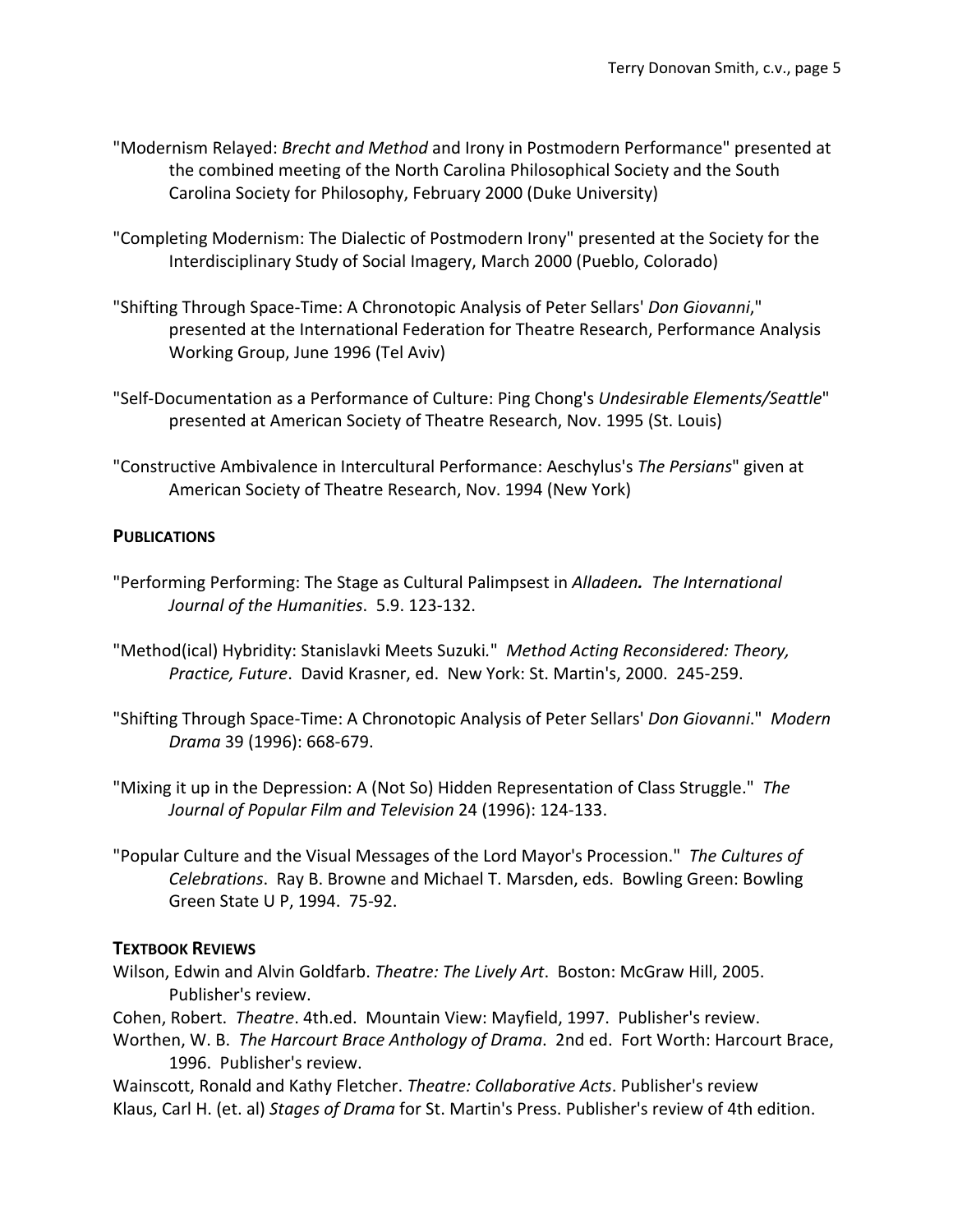#### **OPERA TRANSLATION AND ADAPTATION**

- *Der Schauspieldirecktor*, CSUSB Opera, 2011
- *Cosi Fan Tutte*, CSUSB Opera, 2012

#### **PRODUCTION DRAMATURGY**

- *Romeo and Juliet*, Courtyard Theatre, director Frank Mihelich
- *Cat on a Hot Tin Roof*, director Margaret Perry
- *Our Country's Good*, director Robert Richmond (Aquila Theatre Company)
- *Ah, Wilderness!*, director Jim O'Connor
- *Arcadia*, director Paul Mullins (New Jersey Shakespeare Company)
- *Twelfth Night*, director Eleanor Holdridge (Shakespeare and Company)
- *Ghetto* (Joshua Sobol), director Jim O'Connor
- *Merry Wives of Windsor*, director Jim O'Connor
- *King Lear*, director Jim O'Connor
- *Tartuffe*, director Jim O'Connor
- *Much Ado About Nothing*, director Jim O'Connor
- *Hay Fever*, director Paul Mullins (New Jersey Shakespeare Company)
- *Love's Labors Lost*, director J. R. Sullivan (Utah Shakespearean Festival)

#### **DRAMATURGY SUPERVISION**

- Director of Dramaturgy Program at University of South Carolina: Coordinated all faculty and graduate student dramaturgs, edited program notes, oversaw rehearsal interactions, organized panel discussions and community outreach.
- Supervisor for graduate student dramaturgs. Productions include *Dutchman*, *Voice of the Prairie*, *The Living*, *Glass Menagerie*, *Polaroid Stories*, *Rosencrantz and Guildenstern are Dead*.

#### **PROFESSIONAL EXPERIENCE**

#### **Acting**, **Television and Film**

*Crazy Like A Fox* (Featured) Columbia: Paul Krasny, Director

**Hunter** (Co-star) **Cannell**; Michael Preece, Director *Delta Fever* (Co-Star) Big Guy Productions; William Webb, Director *The Judge* (Co-star) GTV Productions: Kip Walton, Director **Dream On (Featured)** Kevin Bright: Betty Thomas, Director *Sonny Spoon* (Featured) Cannell: Mario Van Peebles, Director *Jake And The Fat Man* (Featured) Viacom: E. W. Swackhamer, Director *Monday Morning* (Featured) Monday Morning Productions; Don Murphy, Dir. *Blacke's Magic* (Featured) Universal: John L. Moxey, Director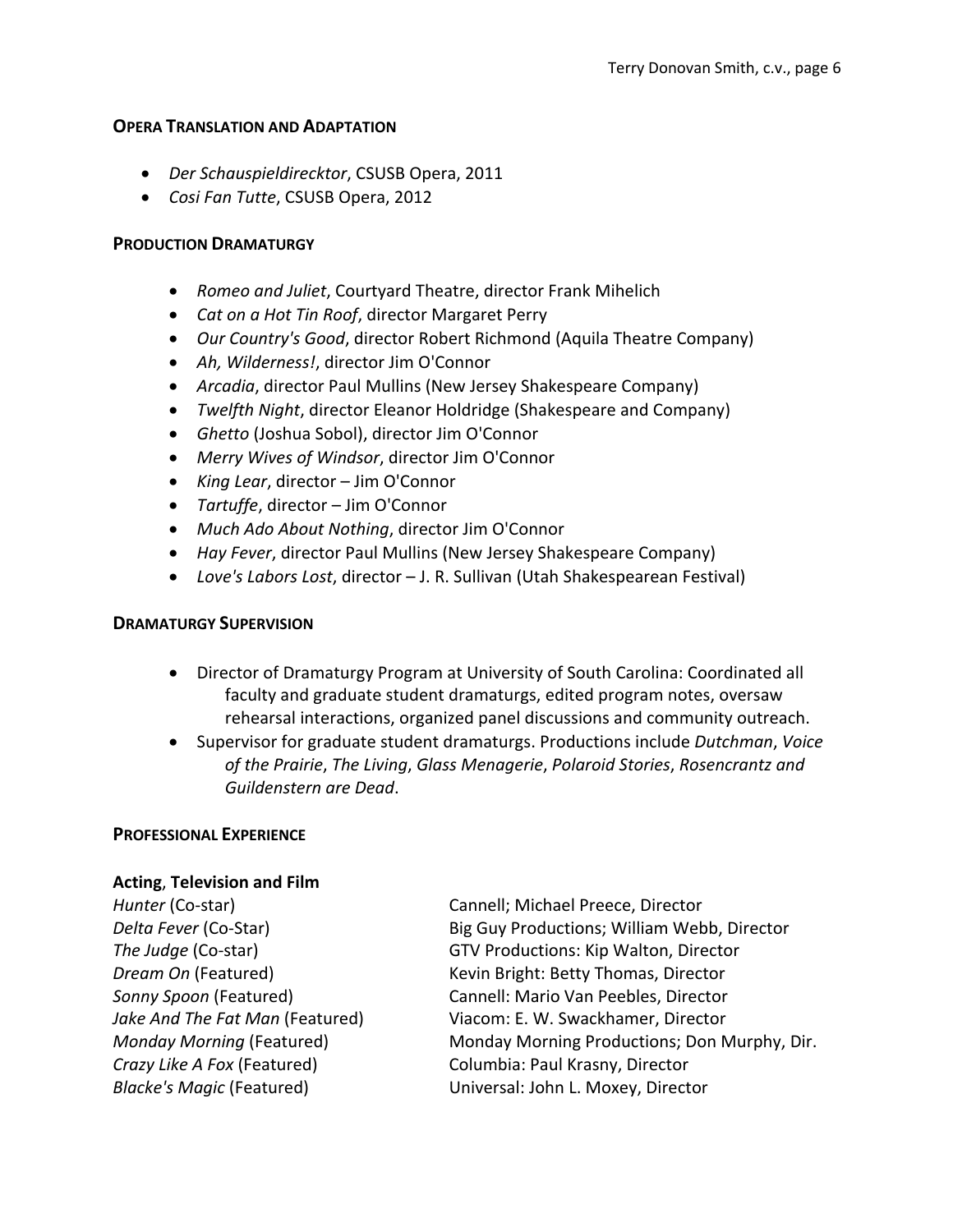*Cujo* (Featured) Sunn Classic Pictures; Lewis Teague, Director *Seven Brides For Seven Brothers* (Featured) MGM; Peter Levin, Director

**General Hospital (Featured)** ABC Television

- Principal in over 125 regional and 20 national television commercials
- Principal in 26 industrial/educational films including three for PBS

# **Acting, Stage**

Performed in more than 70 stage productions, including:

| The Tempest (Prospero)          | <b>Waiting For Godot (Vladimir)</b> |
|---------------------------------|-------------------------------------|
| Hamlet (Claudius)               | <b>Bus Stop (Bo Decker)</b>         |
| American Buffalo (Teach)        | The Birthday Party (Stanley)        |
| Art (Yves)                      | Picnic (Alan)                       |
| The Odyssey (China Tour)        | Two Gentlemen of Verona (Speed)     |
| Incident at Vichy (Von Berg)    | Othello (Cassio)                    |
| Homesteaders (Jack)             | The Hostage (Leslie)                |
| The Dining Room                 | The Zoo Story (Jerry)               |
| $K-2$ (Harold)                  | Twelfth Night (Antonio)             |
| The Fifteen Minute Hamlet       | Twelfth Night (Feste)               |
| The Philadelphia Story (Dexter) | Love's Labours Lost (Marcadé)       |
|                                 |                                     |

- Company Actor, Bay Area Playwrights' Festival (San Francisco) (2 seasons)
- Principal Performer, Florida Stage Mime Company

# **Directing: Theatre**

*Twelfth Night*: (California State University, San Bernardino) *Picnic*: (California State University, San Bernardino) *The Tempest*: (California State University, San Bernardino) *Tartuffe*: (California State University, San Bernardino) *The Family of Mann*: (California State University, San Bernardino) *The Balcony*: (California State University, San Bernardino) *Trojan Women: A Love Story* (California State University, San Bernardino) *Waiting For Godot* (Redlands Theatre Festival) *Romeo and Juliet* (California State University, San Bernardino) *The HOT L Baltimore* (California State University, San Bernardino) *Much Ado About Nothing* (California State University, San Bernardino) *The Miser* (California State University, San Bernardino) *The Two Gentlemen of Verona* (Inland Theatre Works, Fictitious Theatre Company) *Polaroid Stories* (California State University, San Bernardino) *Rhinoceros* (Theatre South Carolina) *Taming of the Shrew* (Ojai Shakespeare Festival, CA) *Waiting for Godot* (Hyperion Theatre, L.A.) *The Still Alarm* (Virginia State Penitentiary) Pinter's *Revue Sketches* (Virginia State Pen.) *The Zoo Story* (Virginia State Pen.)